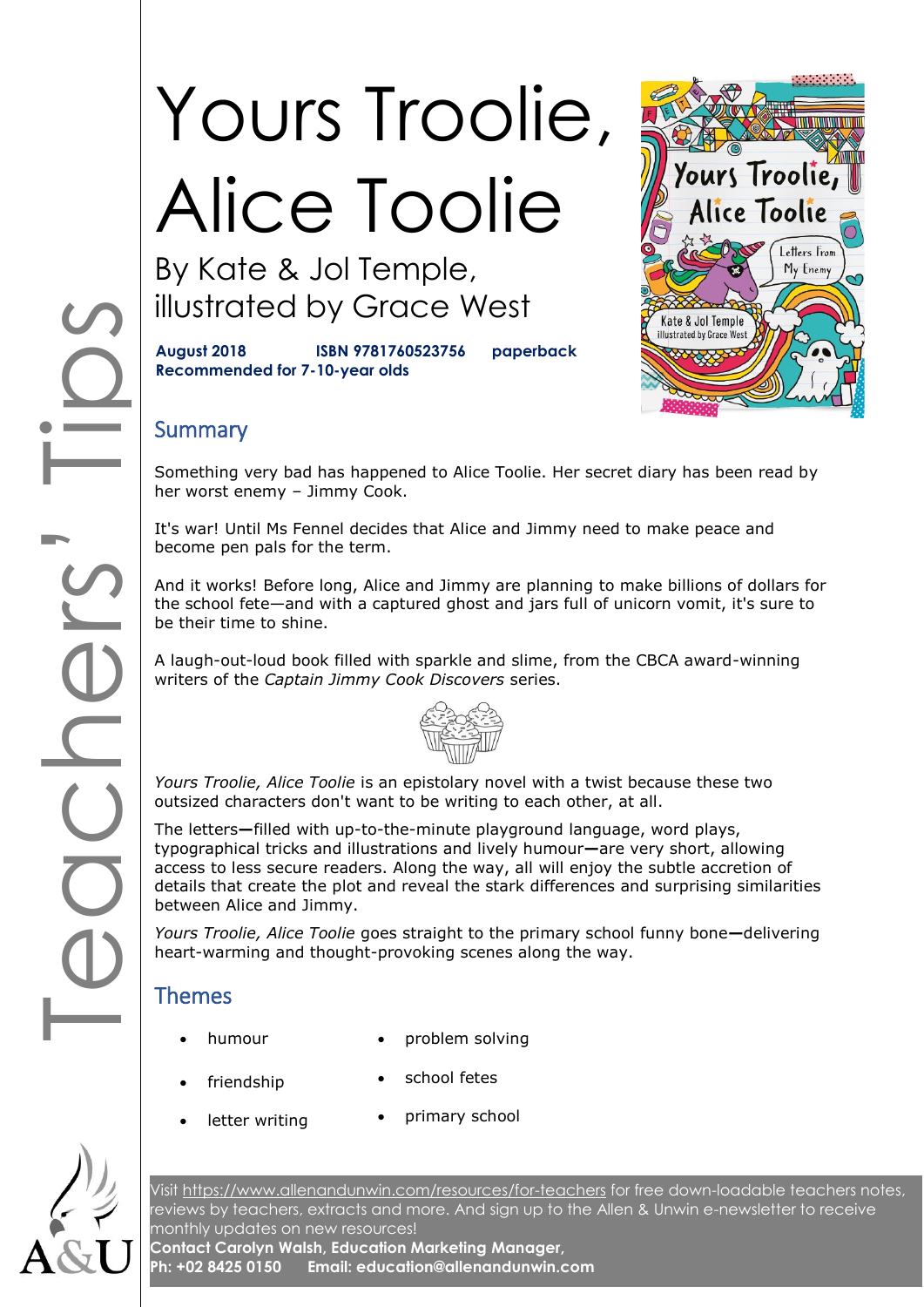

# In the classroom

#### **Comprehension questions**

- 1. What did Jimmy do to make Ms Fennel come up with the pen pal project? (p. 1)
- 2. Why is Alice equally in trouble? (p. 9)
- 3. What does Ms Fennel hope writing to each other will achieve? (p. 10)
- 4. What is the first thing Alice and Jimmy decide they have in common (other than sharing the same number of arms, legs and heads)? (pp. 11-12)
- 5. Why is Alice so sure a ghost is in the Level 2 toilets? (p. 15)
- 6. What mistake does Jimmy make when he goes to investigate the ghost the first time? (p. 22)
- 7. According to Jimmy, why shouldn't Jenny Philpot use the preschool toilets? (p. 25)
- 8. What do Jimmy and Alice use for ghost 'bait'? (p. 48)
- 9. Which 'facts' about Jimmy and Alice are untrue? (pp. 54-55)
- 10. Why does Alice appear on morning TV and what does Jimmy think of her performance? (pp. 62-63)

#### **Activities and discussion questions**

1. Come up with a list of words to describe the sort of person you think Alice Toolie is.

Give examples of things that happen in the book that made you think she is that sort of person. For example, you might say that Alice is a bit of a show-off as she thinks she's famous and the best at everything, including counting; or that she is brave because she stays in the toilet to catch the ghost, while Jimmy runs away. Try the same exercise for Jimmy Cook.

| Alice is   | because                                                                |
|------------|------------------------------------------------------------------------|
| a show-off | she thinks she's famous and the best at everything, including counting |
| brave      | she stays in the toilet to catch the ghost                             |
|            |                                                                        |
|            |                                                                        |
| Jimmy is   | because                                                                |
|            |                                                                        |
|            |                                                                        |
|            |                                                                        |
|            |                                                                        |

2. Break into groups of two, where one member of the group imagines they are Jimmy and the other imagines they are Alice Toolie.

The person being Jimmy needs to introduce themselves and describe (Jimmy's) interests, strengths and weaknesses. REMEMBER: this is Jimmy speaking so it needs to be the way he sees himself.

Once finished, the other person (Alice) should agree with the description of Jimmy or give other opinions on his character. Try the same exercise in reverse.

These notes may be reproduced free of charge for use and study within schools but may not be reproduced (either in whole or in part) and offered for commercial sale.